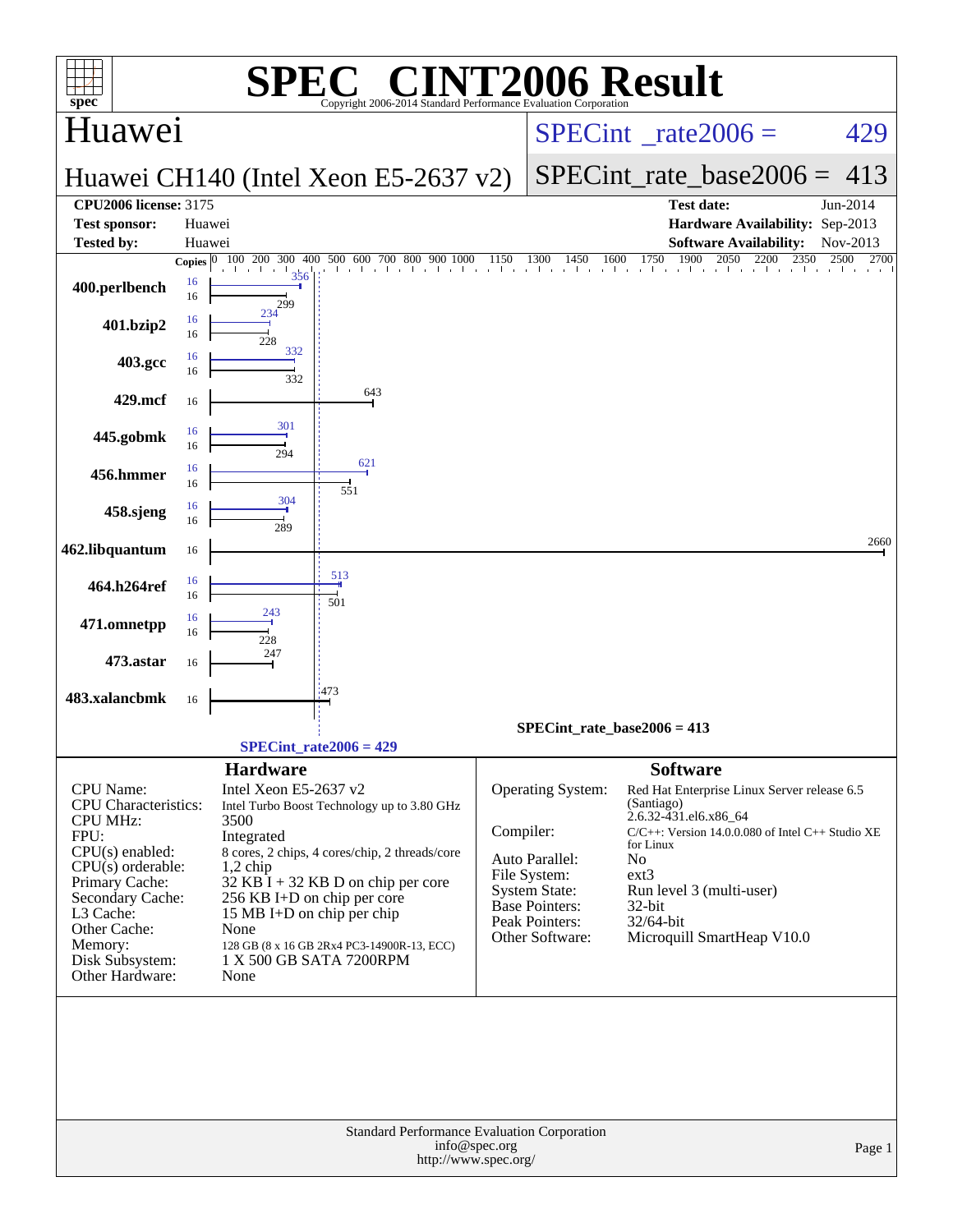

#### Huawei

#### SPECint rate $2006 = 429$

#### Huawei CH140 (Intel Xeon E5-2637 v2)

[SPECint\\_rate\\_base2006 =](http://www.spec.org/auto/cpu2006/Docs/result-fields.html#SPECintratebase2006) 413

**[CPU2006 license:](http://www.spec.org/auto/cpu2006/Docs/result-fields.html#CPU2006license)** 3175 **[Test date:](http://www.spec.org/auto/cpu2006/Docs/result-fields.html#Testdate)** Jun-2014

**[Test sponsor:](http://www.spec.org/auto/cpu2006/Docs/result-fields.html#Testsponsor)** Huawei **[Hardware Availability:](http://www.spec.org/auto/cpu2006/Docs/result-fields.html#HardwareAvailability)** Sep-2013 **[Tested by:](http://www.spec.org/auto/cpu2006/Docs/result-fields.html#Testedby)** Huawei **[Software Availability:](http://www.spec.org/auto/cpu2006/Docs/result-fields.html#SoftwareAvailability)** Nov-2013

#### **[Results Table](http://www.spec.org/auto/cpu2006/Docs/result-fields.html#ResultsTable)**

|                                                                                                          | <b>Base</b>   |                |       |                |       |                |                  | <b>Peak</b>   |                |              |                |              |                |              |
|----------------------------------------------------------------------------------------------------------|---------------|----------------|-------|----------------|-------|----------------|------------------|---------------|----------------|--------------|----------------|--------------|----------------|--------------|
| <b>Benchmark</b>                                                                                         | <b>Copies</b> | <b>Seconds</b> | Ratio | <b>Seconds</b> | Ratio | <b>Seconds</b> | Ratio            | <b>Copies</b> | <b>Seconds</b> | <b>Ratio</b> | <b>Seconds</b> | <b>Ratio</b> | <b>Seconds</b> | <b>Ratio</b> |
| 400.perlbench                                                                                            | 16            | 524            | 299   | 523            | 299   | 523            | 299 <sub>1</sub> | 16            | 439            | 356          | 438            | 357          | 443            | 353          |
| 401.bzip2                                                                                                | 16            | 676            | 228   | 676            | 228   | 677            | 228              | 16            | 659            | 234          | 658            | 235          | 659            | 234          |
| $403.\mathrm{gcc}$                                                                                       | 16            | 387            | 332   | 386            | 334   | 388            | 332              | 16            | 387            | 333          | 389            | 331          | 388            | <u>332</u>   |
| $429$ .mcf                                                                                               | 16            | 227            | 643   | 226            | 645   | 227            | 643              | 16            | 227            | 643          | 226            | 645          | 227            | 643          |
| $445$ .gobmk                                                                                             | 16            | 564            | 298   | 571            | 294   | 572            | 293 <sup>1</sup> | 16            | 558            | 301          | 552            | 304          | 558            | <b>301</b>   |
| 456.hmmer                                                                                                | 16            | 271            | 551   | 271            | 551   | 269            | 554              | 16            | 241            | 619          | 240            | 621          | 240            | 623          |
| 458 sjeng                                                                                                | 16            | 669            | 289   | 666            | 291   | 669            | <b>289</b>       | 16            | 637            | 304          | 643            | 301          | 634            | 305          |
| 462.libquantum                                                                                           | 16            | 124            | 2660  | 124            | 2660  | 124            | 2670             | 16            | 124            | 2660         | 124            | 2660         | 124            | 2670         |
| 464.h264ref                                                                                              | 16            | 707            | 501   | 706            | 501   | 706            | 502l             | 16            | 690            | 513          | 697            | 508          | 682            | 519          |
| 471.omnetpp                                                                                              | 16            | 439            | 228   | 440            | 227   | 439            | 228              | 16            | 411            | 243          | 413            | 242          | 412            | 243          |
| 473.astar                                                                                                | 16            | 454            | 247   | 452            | 248   | 459            | 245              | 16            | 454            | 247          | 452            | 248          | 459            | 245          |
| 483.xalancbmk                                                                                            | 16            | 233            | 473   | 233            | 473   | 233            | 473              | 16            | 233            | 473          | 233            | 473          | 233            | 473          |
| Results appear in the order in which they were run. Bold underlined text indicates a median measurement. |               |                |       |                |       |                |                  |               |                |              |                |              |                |              |

#### **[Submit Notes](http://www.spec.org/auto/cpu2006/Docs/result-fields.html#SubmitNotes)**

 The numactl mechanism was used to bind copies to processors. The config file option 'submit' was used to generate numactl commands to bind each copy to a specific processor. For details, please see the config file.

#### **[Operating System Notes](http://www.spec.org/auto/cpu2006/Docs/result-fields.html#OperatingSystemNotes)**

Stack size set to unlimited using "ulimit -s unlimited"

#### **[Platform Notes](http://www.spec.org/auto/cpu2006/Docs/result-fields.html#PlatformNotes)**

Standard Performance Evaluation Corporation Sysinfo program /spec/config/sysinfo.rev6818 \$Rev: 6818 \$ \$Date:: 2012-07-17 #\$ e86d102572650a6e4d596a3cee98f191 running on localhost Thu Jun 12 11:50:55 2014 This section contains SUT (System Under Test) info as seen by some common utilities. To remove or add to this section, see: <http://www.spec.org/cpu2006/Docs/config.html#sysinfo> From /proc/cpuinfo model name : Intel(R) Xeon(R) CPU E5-2637 v2 @ 3.50GHz 2 "physical id"s (chips) 16 "processors" cores, siblings (Caution: counting these is hw and system dependent. The following excerpts from /proc/cpuinfo might not be reliable. Use with caution.) cpu cores : 4 siblings : 8 Continued on next page

[info@spec.org](mailto:info@spec.org) <http://www.spec.org/>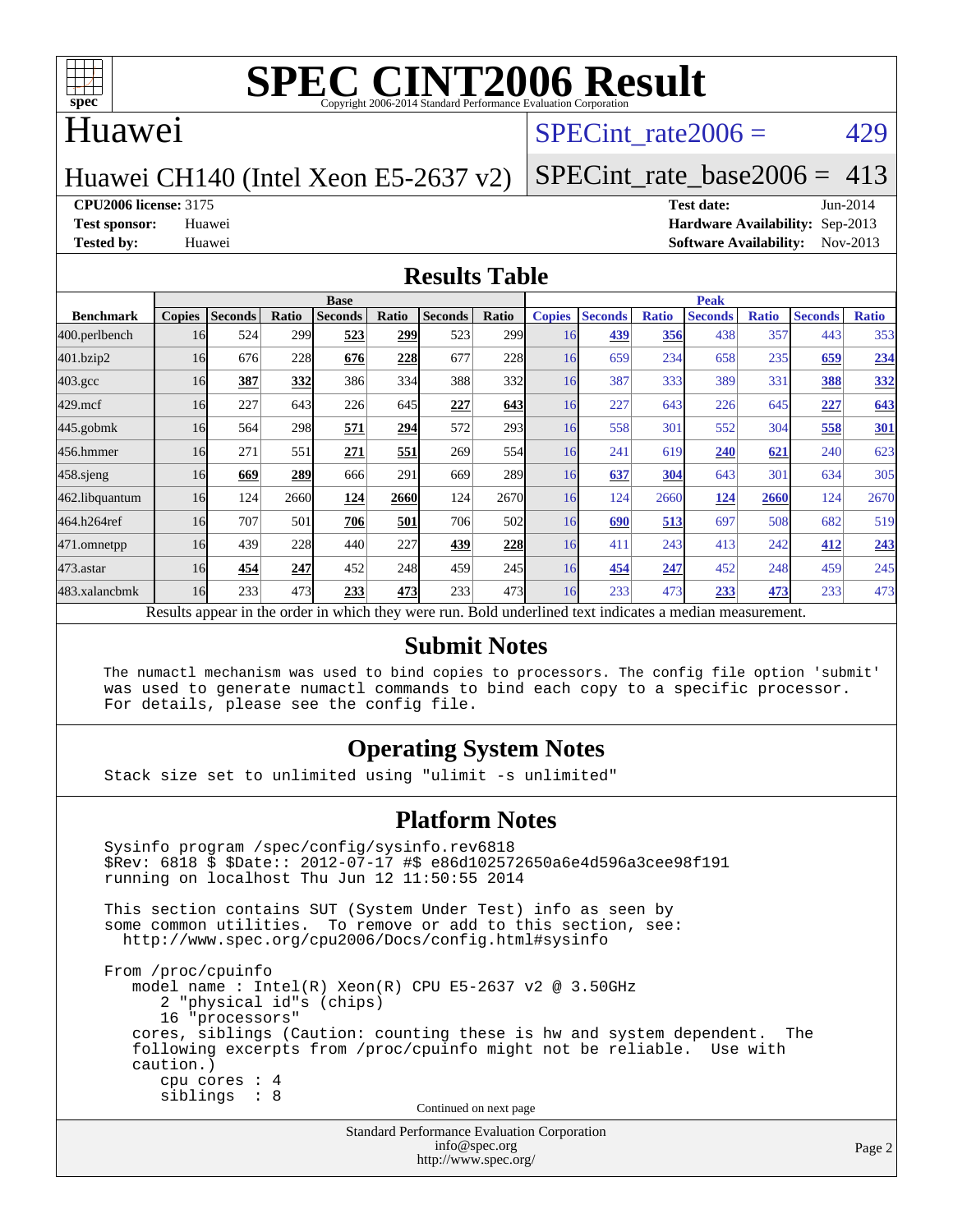

#### Huawei

SPECint rate $2006 = 429$ 

Huawei CH140 (Intel Xeon E5-2637 v2)

[SPECint\\_rate\\_base2006 =](http://www.spec.org/auto/cpu2006/Docs/result-fields.html#SPECintratebase2006)  $413$ 

**[CPU2006 license:](http://www.spec.org/auto/cpu2006/Docs/result-fields.html#CPU2006license)** 3175 **[Test date:](http://www.spec.org/auto/cpu2006/Docs/result-fields.html#Testdate)** Jun-2014 **[Test sponsor:](http://www.spec.org/auto/cpu2006/Docs/result-fields.html#Testsponsor)** Huawei **[Hardware Availability:](http://www.spec.org/auto/cpu2006/Docs/result-fields.html#HardwareAvailability)** Sep-2013 **[Tested by:](http://www.spec.org/auto/cpu2006/Docs/result-fields.html#Testedby)** Huawei **[Software Availability:](http://www.spec.org/auto/cpu2006/Docs/result-fields.html#SoftwareAvailability)** Nov-2013

#### **[Platform Notes \(Continued\)](http://www.spec.org/auto/cpu2006/Docs/result-fields.html#PlatformNotes)**

 physical 0: cores 1 2 3 4 physical 1: cores 1 2 3 4 cache size : 15360 KB From /proc/meminfo<br>MemTotal: 132114848 kB HugePages\_Total: 0<br>Hugepagesize: 2048 kB Hugepagesize: /usr/bin/lsb\_release -d Red Hat Enterprise Linux Server release 6.5 (Santiago) From /etc/\*release\* /etc/\*version\* redhat-release: Red Hat Enterprise Linux Server release 6.5 (Santiago) system-release: Red Hat Enterprise Linux Server release 6.5 (Santiago) system-release-cpe: cpe:/o:redhat:enterprise\_linux:6server:ga:server uname -a: Linux localhost 2.6.32-431.el6.x86\_64 #1 SMP Sun Nov 10 22:19:54 EST 2013 x86\_64 x86\_64 x86\_64 GNU/Linux run-level 3 Jun 12 11:43 SPEC is set to: /spec Filesystem Type Size Used Avail Use% Mounted on<br>
/dev/sda2 ext3 455G 132G 301G 31% / /dev/sda2 ext3 455G 132G 301G 31% / Additional information from dmidecode: BIOS Insyde Corp. OARYV388 04/23/2014 Memory: 8x Samsung M393B2G70BH0-CMA 16 GB 1866 MHz 2 rank (End of data from sysinfo program)

#### **[General Notes](http://www.spec.org/auto/cpu2006/Docs/result-fields.html#GeneralNotes)**

Environment variables set by runspec before the start of the run: LD\_LIBRARY\_PATH = "/spec/libs/32:/spec/libs/64:/spec/sh" Binaries compiled on a system with 1x Core i7-860 CPU + 8GB memory using RedHat EL 6.4 Transparent Huge Pages enabled with: echo always > /sys/kernel/mm/redhat\_transparent\_hugepage/enabled Filesystem page cache cleared with:<br>echo 1> /proc/sys/vm/drop cac /proc/sys/vm/drop\_caches runspec command invoked through numactl i.e.: numactl --interleave=all runspec <etc>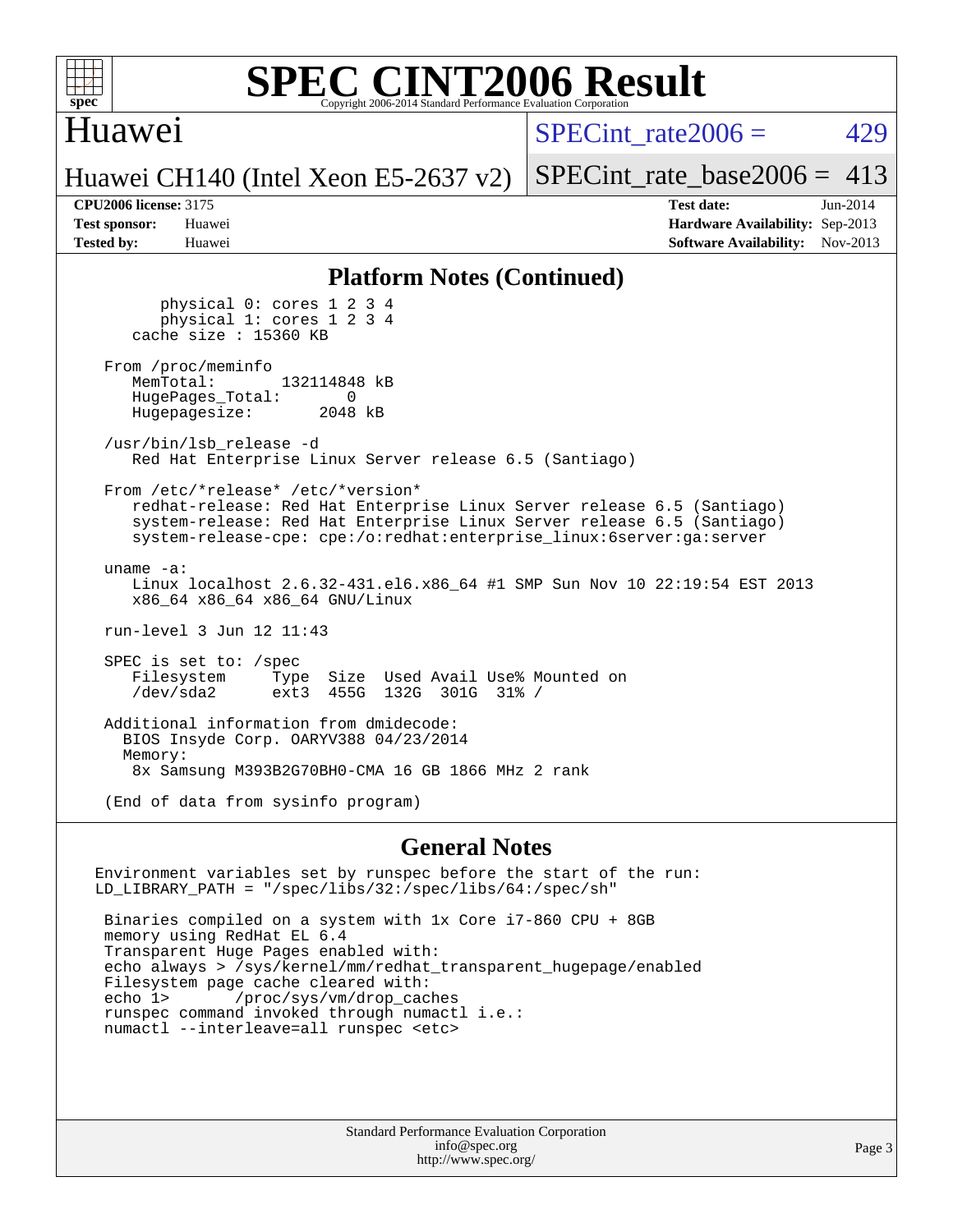

### Huawei

SPECint rate $2006 = 429$ 

Huawei CH140 (Intel Xeon E5-2637 v2)

#### **[CPU2006 license:](http://www.spec.org/auto/cpu2006/Docs/result-fields.html#CPU2006license)** 3175 **[Test date:](http://www.spec.org/auto/cpu2006/Docs/result-fields.html#Testdate)** Jun-2014

[SPECint\\_rate\\_base2006 =](http://www.spec.org/auto/cpu2006/Docs/result-fields.html#SPECintratebase2006)  $413$ 

**[Test sponsor:](http://www.spec.org/auto/cpu2006/Docs/result-fields.html#Testsponsor)** Huawei **[Hardware Availability:](http://www.spec.org/auto/cpu2006/Docs/result-fields.html#HardwareAvailability)** Sep-2013 **[Tested by:](http://www.spec.org/auto/cpu2006/Docs/result-fields.html#Testedby)** Huawei **[Software Availability:](http://www.spec.org/auto/cpu2006/Docs/result-fields.html#SoftwareAvailability)** Nov-2013

### **[Base Compiler Invocation](http://www.spec.org/auto/cpu2006/Docs/result-fields.html#BaseCompilerInvocation)**

[C benchmarks](http://www.spec.org/auto/cpu2006/Docs/result-fields.html#Cbenchmarks):  $\text{icc}$   $-\text{m32}$ 

[C++ benchmarks:](http://www.spec.org/auto/cpu2006/Docs/result-fields.html#CXXbenchmarks) [icpc -m32](http://www.spec.org/cpu2006/results/res2014q3/cpu2006-20140619-29969.flags.html#user_CXXbase_intel_icpc_4e5a5ef1a53fd332b3c49e69c3330699)

### **[Base Portability Flags](http://www.spec.org/auto/cpu2006/Docs/result-fields.html#BasePortabilityFlags)**

 400.perlbench: [-DSPEC\\_CPU\\_LINUX\\_IA32](http://www.spec.org/cpu2006/results/res2014q3/cpu2006-20140619-29969.flags.html#b400.perlbench_baseCPORTABILITY_DSPEC_CPU_LINUX_IA32) 462.libquantum: [-DSPEC\\_CPU\\_LINUX](http://www.spec.org/cpu2006/results/res2014q3/cpu2006-20140619-29969.flags.html#b462.libquantum_baseCPORTABILITY_DSPEC_CPU_LINUX) 483.xalancbmk: [-DSPEC\\_CPU\\_LINUX](http://www.spec.org/cpu2006/results/res2014q3/cpu2006-20140619-29969.flags.html#b483.xalancbmk_baseCXXPORTABILITY_DSPEC_CPU_LINUX)

### **[Base Optimization Flags](http://www.spec.org/auto/cpu2006/Docs/result-fields.html#BaseOptimizationFlags)**

[C benchmarks](http://www.spec.org/auto/cpu2006/Docs/result-fields.html#Cbenchmarks):

[-xSSE4.2](http://www.spec.org/cpu2006/results/res2014q3/cpu2006-20140619-29969.flags.html#user_CCbase_f-xSSE42_f91528193cf0b216347adb8b939d4107) [-ipo](http://www.spec.org/cpu2006/results/res2014q3/cpu2006-20140619-29969.flags.html#user_CCbase_f-ipo) [-O3](http://www.spec.org/cpu2006/results/res2014q3/cpu2006-20140619-29969.flags.html#user_CCbase_f-O3) [-no-prec-div](http://www.spec.org/cpu2006/results/res2014q3/cpu2006-20140619-29969.flags.html#user_CCbase_f-no-prec-div) [-opt-prefetch](http://www.spec.org/cpu2006/results/res2014q3/cpu2006-20140619-29969.flags.html#user_CCbase_f-opt-prefetch) [-opt-mem-layout-trans=3](http://www.spec.org/cpu2006/results/res2014q3/cpu2006-20140619-29969.flags.html#user_CCbase_f-opt-mem-layout-trans_a7b82ad4bd7abf52556d4961a2ae94d5)

[C++ benchmarks:](http://www.spec.org/auto/cpu2006/Docs/result-fields.html#CXXbenchmarks)

[-xSSE4.2](http://www.spec.org/cpu2006/results/res2014q3/cpu2006-20140619-29969.flags.html#user_CXXbase_f-xSSE42_f91528193cf0b216347adb8b939d4107) [-ipo](http://www.spec.org/cpu2006/results/res2014q3/cpu2006-20140619-29969.flags.html#user_CXXbase_f-ipo) [-O3](http://www.spec.org/cpu2006/results/res2014q3/cpu2006-20140619-29969.flags.html#user_CXXbase_f-O3) [-no-prec-div](http://www.spec.org/cpu2006/results/res2014q3/cpu2006-20140619-29969.flags.html#user_CXXbase_f-no-prec-div) [-opt-prefetch](http://www.spec.org/cpu2006/results/res2014q3/cpu2006-20140619-29969.flags.html#user_CXXbase_f-opt-prefetch) [-opt-mem-layout-trans=3](http://www.spec.org/cpu2006/results/res2014q3/cpu2006-20140619-29969.flags.html#user_CXXbase_f-opt-mem-layout-trans_a7b82ad4bd7abf52556d4961a2ae94d5) [-Wl,-z,muldefs](http://www.spec.org/cpu2006/results/res2014q3/cpu2006-20140619-29969.flags.html#user_CXXbase_link_force_multiple1_74079c344b956b9658436fd1b6dd3a8a) [-L/sh -lsmartheap](http://www.spec.org/cpu2006/results/res2014q3/cpu2006-20140619-29969.flags.html#user_CXXbase_SmartHeap_32f6c82aa1ed9c52345d30cf6e4a0499)

### **[Base Other Flags](http://www.spec.org/auto/cpu2006/Docs/result-fields.html#BaseOtherFlags)**

[C benchmarks](http://www.spec.org/auto/cpu2006/Docs/result-fields.html#Cbenchmarks):

403.gcc: [-Dalloca=\\_alloca](http://www.spec.org/cpu2006/results/res2014q3/cpu2006-20140619-29969.flags.html#b403.gcc_baseEXTRA_CFLAGS_Dalloca_be3056838c12de2578596ca5467af7f3)

## **[Peak Compiler Invocation](http://www.spec.org/auto/cpu2006/Docs/result-fields.html#PeakCompilerInvocation)**

[C benchmarks \(except as noted below\)](http://www.spec.org/auto/cpu2006/Docs/result-fields.html#Cbenchmarksexceptasnotedbelow): [icc -m32](http://www.spec.org/cpu2006/results/res2014q3/cpu2006-20140619-29969.flags.html#user_CCpeak_intel_icc_5ff4a39e364c98233615fdd38438c6f2) 400.perlbench: [icc -m64](http://www.spec.org/cpu2006/results/res2014q3/cpu2006-20140619-29969.flags.html#user_peakCCLD400_perlbench_intel_icc_64bit_bda6cc9af1fdbb0edc3795bac97ada53) 401.bzip2: [icc -m64](http://www.spec.org/cpu2006/results/res2014q3/cpu2006-20140619-29969.flags.html#user_peakCCLD401_bzip2_intel_icc_64bit_bda6cc9af1fdbb0edc3795bac97ada53)

456.hmmer: [icc -m64](http://www.spec.org/cpu2006/results/res2014q3/cpu2006-20140619-29969.flags.html#user_peakCCLD456_hmmer_intel_icc_64bit_bda6cc9af1fdbb0edc3795bac97ada53)

458.sjeng: [icc -m64](http://www.spec.org/cpu2006/results/res2014q3/cpu2006-20140619-29969.flags.html#user_peakCCLD458_sjeng_intel_icc_64bit_bda6cc9af1fdbb0edc3795bac97ada53)

```
C++ benchmarks: 
    icpc -m32
```
Standard Performance Evaluation Corporation [info@spec.org](mailto:info@spec.org) <http://www.spec.org/>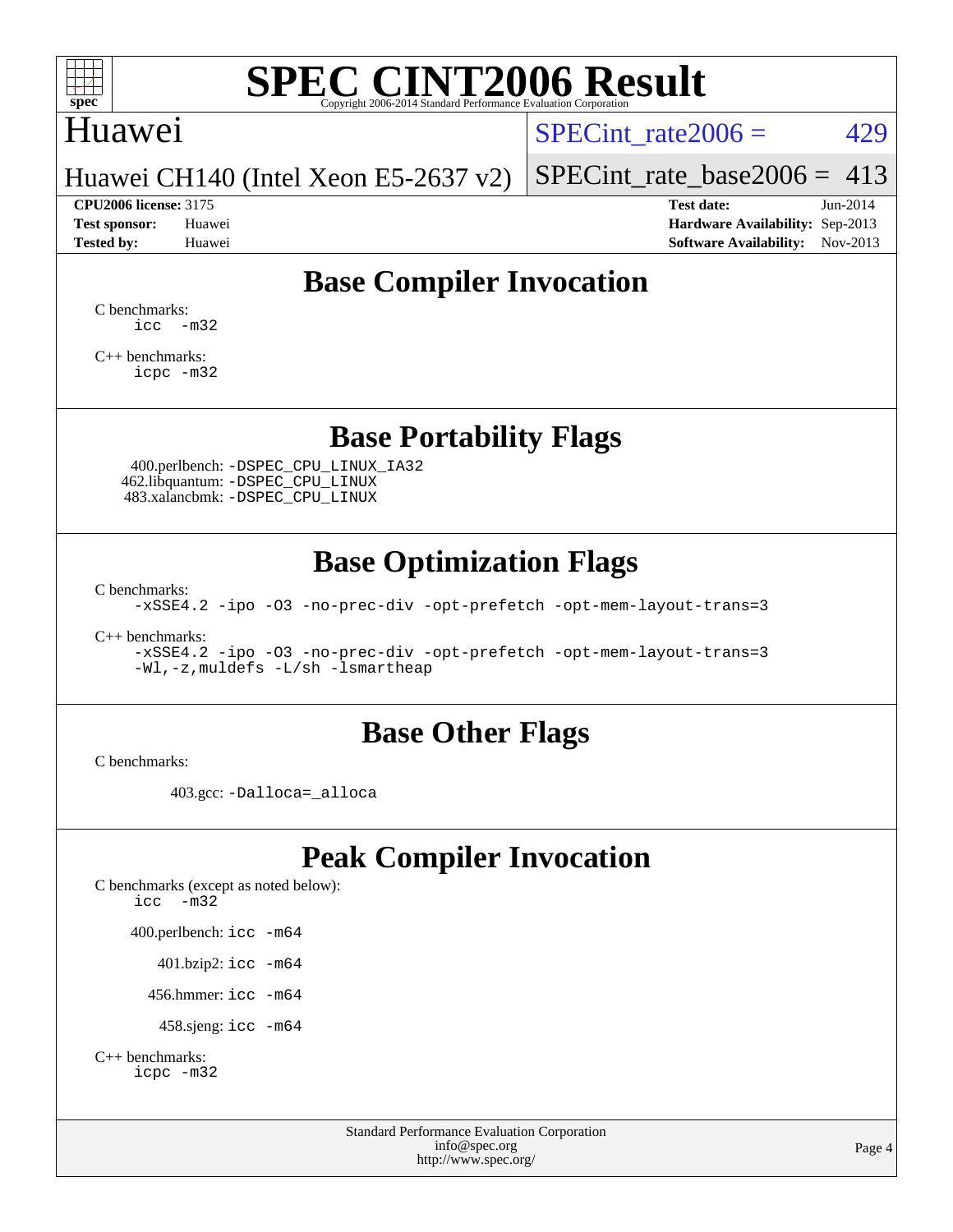

### Huawei

SPECint rate $2006 = 429$ 

Huawei CH140 (Intel Xeon E5-2637 v2)

[SPECint\\_rate\\_base2006 =](http://www.spec.org/auto/cpu2006/Docs/result-fields.html#SPECintratebase2006)  $413$ 

**[CPU2006 license:](http://www.spec.org/auto/cpu2006/Docs/result-fields.html#CPU2006license)** 3175 **[Test date:](http://www.spec.org/auto/cpu2006/Docs/result-fields.html#Testdate)** Jun-2014 **[Test sponsor:](http://www.spec.org/auto/cpu2006/Docs/result-fields.html#Testsponsor)** Huawei **[Hardware Availability:](http://www.spec.org/auto/cpu2006/Docs/result-fields.html#HardwareAvailability)** Sep-2013 **[Tested by:](http://www.spec.org/auto/cpu2006/Docs/result-fields.html#Testedby)** Huawei **[Software Availability:](http://www.spec.org/auto/cpu2006/Docs/result-fields.html#SoftwareAvailability)** Nov-2013

### **[Peak Portability Flags](http://www.spec.org/auto/cpu2006/Docs/result-fields.html#PeakPortabilityFlags)**

 400.perlbench: [-DSPEC\\_CPU\\_LP64](http://www.spec.org/cpu2006/results/res2014q3/cpu2006-20140619-29969.flags.html#b400.perlbench_peakCPORTABILITY_DSPEC_CPU_LP64) [-DSPEC\\_CPU\\_LINUX\\_X64](http://www.spec.org/cpu2006/results/res2014q3/cpu2006-20140619-29969.flags.html#b400.perlbench_peakCPORTABILITY_DSPEC_CPU_LINUX_X64) 401.bzip2: [-DSPEC\\_CPU\\_LP64](http://www.spec.org/cpu2006/results/res2014q3/cpu2006-20140619-29969.flags.html#suite_peakCPORTABILITY401_bzip2_DSPEC_CPU_LP64) 456.hmmer: [-DSPEC\\_CPU\\_LP64](http://www.spec.org/cpu2006/results/res2014q3/cpu2006-20140619-29969.flags.html#suite_peakCPORTABILITY456_hmmer_DSPEC_CPU_LP64) 458.sjeng: [-DSPEC\\_CPU\\_LP64](http://www.spec.org/cpu2006/results/res2014q3/cpu2006-20140619-29969.flags.html#suite_peakCPORTABILITY458_sjeng_DSPEC_CPU_LP64) 462.libquantum: [-DSPEC\\_CPU\\_LINUX](http://www.spec.org/cpu2006/results/res2014q3/cpu2006-20140619-29969.flags.html#b462.libquantum_peakCPORTABILITY_DSPEC_CPU_LINUX) 483.xalancbmk: [-DSPEC\\_CPU\\_LINUX](http://www.spec.org/cpu2006/results/res2014q3/cpu2006-20140619-29969.flags.html#b483.xalancbmk_peakCXXPORTABILITY_DSPEC_CPU_LINUX)

# **[Peak Optimization Flags](http://www.spec.org/auto/cpu2006/Docs/result-fields.html#PeakOptimizationFlags)**

[C benchmarks](http://www.spec.org/auto/cpu2006/Docs/result-fields.html#Cbenchmarks):

 400.perlbench: [-xSSE4.2](http://www.spec.org/cpu2006/results/res2014q3/cpu2006-20140619-29969.flags.html#user_peakPASS2_CFLAGSPASS2_LDCFLAGS400_perlbench_f-xSSE42_f91528193cf0b216347adb8b939d4107)(pass 2) [-prof-gen](http://www.spec.org/cpu2006/results/res2014q3/cpu2006-20140619-29969.flags.html#user_peakPASS1_CFLAGSPASS1_LDCFLAGS400_perlbench_prof_gen_e43856698f6ca7b7e442dfd80e94a8fc)(pass 1) [-ipo](http://www.spec.org/cpu2006/results/res2014q3/cpu2006-20140619-29969.flags.html#user_peakPASS2_CFLAGSPASS2_LDCFLAGS400_perlbench_f-ipo)(pass 2) [-O3](http://www.spec.org/cpu2006/results/res2014q3/cpu2006-20140619-29969.flags.html#user_peakPASS2_CFLAGSPASS2_LDCFLAGS400_perlbench_f-O3)(pass 2) [-no-prec-div](http://www.spec.org/cpu2006/results/res2014q3/cpu2006-20140619-29969.flags.html#user_peakPASS2_CFLAGSPASS2_LDCFLAGS400_perlbench_f-no-prec-div)(pass 2) [-prof-use](http://www.spec.org/cpu2006/results/res2014q3/cpu2006-20140619-29969.flags.html#user_peakPASS2_CFLAGSPASS2_LDCFLAGS400_perlbench_prof_use_bccf7792157ff70d64e32fe3e1250b55)(pass 2) [-auto-ilp32](http://www.spec.org/cpu2006/results/res2014q3/cpu2006-20140619-29969.flags.html#user_peakCOPTIMIZE400_perlbench_f-auto-ilp32)  $401.bzip2: -xSSE4.2(pass 2) -prof-qen(pass 1) -ipo(pass 2)$  $401.bzip2: -xSSE4.2(pass 2) -prof-qen(pass 1) -ipo(pass 2)$  $401.bzip2: -xSSE4.2(pass 2) -prof-qen(pass 1) -ipo(pass 2)$  $401.bzip2: -xSSE4.2(pass 2) -prof-qen(pass 1) -ipo(pass 2)$  $401.bzip2: -xSSE4.2(pass 2) -prof-qen(pass 1) -ipo(pass 2)$ [-O3](http://www.spec.org/cpu2006/results/res2014q3/cpu2006-20140619-29969.flags.html#user_peakPASS2_CFLAGSPASS2_LDCFLAGS401_bzip2_f-O3)(pass 2) [-no-prec-div](http://www.spec.org/cpu2006/results/res2014q3/cpu2006-20140619-29969.flags.html#user_peakPASS2_CFLAGSPASS2_LDCFLAGS401_bzip2_f-no-prec-div)(pass 2) [-prof-use](http://www.spec.org/cpu2006/results/res2014q3/cpu2006-20140619-29969.flags.html#user_peakPASS2_CFLAGSPASS2_LDCFLAGS401_bzip2_prof_use_bccf7792157ff70d64e32fe3e1250b55)(pass 2) [-opt-prefetch](http://www.spec.org/cpu2006/results/res2014q3/cpu2006-20140619-29969.flags.html#user_peakCOPTIMIZE401_bzip2_f-opt-prefetch) [-auto-ilp32](http://www.spec.org/cpu2006/results/res2014q3/cpu2006-20140619-29969.flags.html#user_peakCOPTIMIZE401_bzip2_f-auto-ilp32) [-ansi-alias](http://www.spec.org/cpu2006/results/res2014q3/cpu2006-20140619-29969.flags.html#user_peakCOPTIMIZE401_bzip2_f-ansi-alias) 403.gcc: [-xSSE4.2](http://www.spec.org/cpu2006/results/res2014q3/cpu2006-20140619-29969.flags.html#user_peakCOPTIMIZE403_gcc_f-xSSE42_f91528193cf0b216347adb8b939d4107) [-ipo](http://www.spec.org/cpu2006/results/res2014q3/cpu2006-20140619-29969.flags.html#user_peakCOPTIMIZE403_gcc_f-ipo) [-O3](http://www.spec.org/cpu2006/results/res2014q3/cpu2006-20140619-29969.flags.html#user_peakCOPTIMIZE403_gcc_f-O3) [-no-prec-div](http://www.spec.org/cpu2006/results/res2014q3/cpu2006-20140619-29969.flags.html#user_peakCOPTIMIZE403_gcc_f-no-prec-div) 429.mcf: basepeak = yes 445.gobmk: [-xSSE4.2](http://www.spec.org/cpu2006/results/res2014q3/cpu2006-20140619-29969.flags.html#user_peakPASS2_CFLAGSPASS2_LDCFLAGS445_gobmk_f-xSSE42_f91528193cf0b216347adb8b939d4107)(pass 2) [-prof-gen](http://www.spec.org/cpu2006/results/res2014q3/cpu2006-20140619-29969.flags.html#user_peakPASS1_CFLAGSPASS1_LDCFLAGS445_gobmk_prof_gen_e43856698f6ca7b7e442dfd80e94a8fc)(pass 1) [-prof-use](http://www.spec.org/cpu2006/results/res2014q3/cpu2006-20140619-29969.flags.html#user_peakPASS2_CFLAGSPASS2_LDCFLAGS445_gobmk_prof_use_bccf7792157ff70d64e32fe3e1250b55)(pass 2) [-ansi-alias](http://www.spec.org/cpu2006/results/res2014q3/cpu2006-20140619-29969.flags.html#user_peakCOPTIMIZE445_gobmk_f-ansi-alias) [-opt-mem-layout-trans=3](http://www.spec.org/cpu2006/results/res2014q3/cpu2006-20140619-29969.flags.html#user_peakCOPTIMIZE445_gobmk_f-opt-mem-layout-trans_a7b82ad4bd7abf52556d4961a2ae94d5) 456.hmmer: [-xSSE4.2](http://www.spec.org/cpu2006/results/res2014q3/cpu2006-20140619-29969.flags.html#user_peakCOPTIMIZE456_hmmer_f-xSSE42_f91528193cf0b216347adb8b939d4107) [-ipo](http://www.spec.org/cpu2006/results/res2014q3/cpu2006-20140619-29969.flags.html#user_peakCOPTIMIZE456_hmmer_f-ipo) [-O3](http://www.spec.org/cpu2006/results/res2014q3/cpu2006-20140619-29969.flags.html#user_peakCOPTIMIZE456_hmmer_f-O3) [-no-prec-div](http://www.spec.org/cpu2006/results/res2014q3/cpu2006-20140619-29969.flags.html#user_peakCOPTIMIZE456_hmmer_f-no-prec-div) [-unroll2](http://www.spec.org/cpu2006/results/res2014q3/cpu2006-20140619-29969.flags.html#user_peakCOPTIMIZE456_hmmer_f-unroll_784dae83bebfb236979b41d2422d7ec2) [-auto-ilp32](http://www.spec.org/cpu2006/results/res2014q3/cpu2006-20140619-29969.flags.html#user_peakCOPTIMIZE456_hmmer_f-auto-ilp32) 458.sjeng: [-xSSE4.2](http://www.spec.org/cpu2006/results/res2014q3/cpu2006-20140619-29969.flags.html#user_peakPASS2_CFLAGSPASS2_LDCFLAGS458_sjeng_f-xSSE42_f91528193cf0b216347adb8b939d4107)(pass 2) [-prof-gen](http://www.spec.org/cpu2006/results/res2014q3/cpu2006-20140619-29969.flags.html#user_peakPASS1_CFLAGSPASS1_LDCFLAGS458_sjeng_prof_gen_e43856698f6ca7b7e442dfd80e94a8fc)(pass 1) [-ipo](http://www.spec.org/cpu2006/results/res2014q3/cpu2006-20140619-29969.flags.html#user_peakPASS2_CFLAGSPASS2_LDCFLAGS458_sjeng_f-ipo)(pass 2) [-O3](http://www.spec.org/cpu2006/results/res2014q3/cpu2006-20140619-29969.flags.html#user_peakPASS2_CFLAGSPASS2_LDCFLAGS458_sjeng_f-O3)(pass 2) [-no-prec-div](http://www.spec.org/cpu2006/results/res2014q3/cpu2006-20140619-29969.flags.html#user_peakPASS2_CFLAGSPASS2_LDCFLAGS458_sjeng_f-no-prec-div)(pass 2) [-prof-use](http://www.spec.org/cpu2006/results/res2014q3/cpu2006-20140619-29969.flags.html#user_peakPASS2_CFLAGSPASS2_LDCFLAGS458_sjeng_prof_use_bccf7792157ff70d64e32fe3e1250b55)(pass 2) [-unroll4](http://www.spec.org/cpu2006/results/res2014q3/cpu2006-20140619-29969.flags.html#user_peakCOPTIMIZE458_sjeng_f-unroll_4e5e4ed65b7fd20bdcd365bec371b81f) [-auto-ilp32](http://www.spec.org/cpu2006/results/res2014q3/cpu2006-20140619-29969.flags.html#user_peakCOPTIMIZE458_sjeng_f-auto-ilp32)  $462$ .libquantum: basepeak = yes 464.h264ref: [-xSSE4.2](http://www.spec.org/cpu2006/results/res2014q3/cpu2006-20140619-29969.flags.html#user_peakPASS2_CFLAGSPASS2_LDCFLAGS464_h264ref_f-xSSE42_f91528193cf0b216347adb8b939d4107)(pass 2) [-prof-gen](http://www.spec.org/cpu2006/results/res2014q3/cpu2006-20140619-29969.flags.html#user_peakPASS1_CFLAGSPASS1_LDCFLAGS464_h264ref_prof_gen_e43856698f6ca7b7e442dfd80e94a8fc)(pass 1) [-ipo](http://www.spec.org/cpu2006/results/res2014q3/cpu2006-20140619-29969.flags.html#user_peakPASS2_CFLAGSPASS2_LDCFLAGS464_h264ref_f-ipo)(pass 2) [-O3](http://www.spec.org/cpu2006/results/res2014q3/cpu2006-20140619-29969.flags.html#user_peakPASS2_CFLAGSPASS2_LDCFLAGS464_h264ref_f-O3)(pass 2) [-no-prec-div](http://www.spec.org/cpu2006/results/res2014q3/cpu2006-20140619-29969.flags.html#user_peakPASS2_CFLAGSPASS2_LDCFLAGS464_h264ref_f-no-prec-div)(pass 2) [-prof-use](http://www.spec.org/cpu2006/results/res2014q3/cpu2006-20140619-29969.flags.html#user_peakPASS2_CFLAGSPASS2_LDCFLAGS464_h264ref_prof_use_bccf7792157ff70d64e32fe3e1250b55)(pass 2) [-unroll2](http://www.spec.org/cpu2006/results/res2014q3/cpu2006-20140619-29969.flags.html#user_peakCOPTIMIZE464_h264ref_f-unroll_784dae83bebfb236979b41d2422d7ec2) [-ansi-alias](http://www.spec.org/cpu2006/results/res2014q3/cpu2006-20140619-29969.flags.html#user_peakCOPTIMIZE464_h264ref_f-ansi-alias) [C++ benchmarks:](http://www.spec.org/auto/cpu2006/Docs/result-fields.html#CXXbenchmarks) 471.omnetpp: [-xSSE4.2](http://www.spec.org/cpu2006/results/res2014q3/cpu2006-20140619-29969.flags.html#user_peakPASS2_CXXFLAGSPASS2_LDCXXFLAGS471_omnetpp_f-xSSE42_f91528193cf0b216347adb8b939d4107)(pass 2) [-prof-gen](http://www.spec.org/cpu2006/results/res2014q3/cpu2006-20140619-29969.flags.html#user_peakPASS1_CXXFLAGSPASS1_LDCXXFLAGS471_omnetpp_prof_gen_e43856698f6ca7b7e442dfd80e94a8fc)(pass 1) [-ipo](http://www.spec.org/cpu2006/results/res2014q3/cpu2006-20140619-29969.flags.html#user_peakPASS2_CXXFLAGSPASS2_LDCXXFLAGS471_omnetpp_f-ipo)(pass 2) [-O3](http://www.spec.org/cpu2006/results/res2014q3/cpu2006-20140619-29969.flags.html#user_peakPASS2_CXXFLAGSPASS2_LDCXXFLAGS471_omnetpp_f-O3)(pass 2) [-no-prec-div](http://www.spec.org/cpu2006/results/res2014q3/cpu2006-20140619-29969.flags.html#user_peakPASS2_CXXFLAGSPASS2_LDCXXFLAGS471_omnetpp_f-no-prec-div)(pass 2) [-prof-use](http://www.spec.org/cpu2006/results/res2014q3/cpu2006-20140619-29969.flags.html#user_peakPASS2_CXXFLAGSPASS2_LDCXXFLAGS471_omnetpp_prof_use_bccf7792157ff70d64e32fe3e1250b55)(pass 2) [-ansi-alias](http://www.spec.org/cpu2006/results/res2014q3/cpu2006-20140619-29969.flags.html#user_peakCXXOPTIMIZE471_omnetpp_f-ansi-alias) [-opt-ra-region-strategy=block](http://www.spec.org/cpu2006/results/res2014q3/cpu2006-20140619-29969.flags.html#user_peakCXXOPTIMIZE471_omnetpp_f-opt-ra-region-strategy_a0a37c372d03933b2a18d4af463c1f69) [-Wl,-z,muldefs](http://www.spec.org/cpu2006/results/res2014q3/cpu2006-20140619-29969.flags.html#user_peakEXTRA_LDFLAGS471_omnetpp_link_force_multiple1_74079c344b956b9658436fd1b6dd3a8a) [-L/sh -lsmartheap](http://www.spec.org/cpu2006/results/res2014q3/cpu2006-20140619-29969.flags.html#user_peakEXTRA_LIBS471_omnetpp_SmartHeap_32f6c82aa1ed9c52345d30cf6e4a0499) 473.astar: basepeak = yes Continued on next page

> Standard Performance Evaluation Corporation [info@spec.org](mailto:info@spec.org) <http://www.spec.org/>